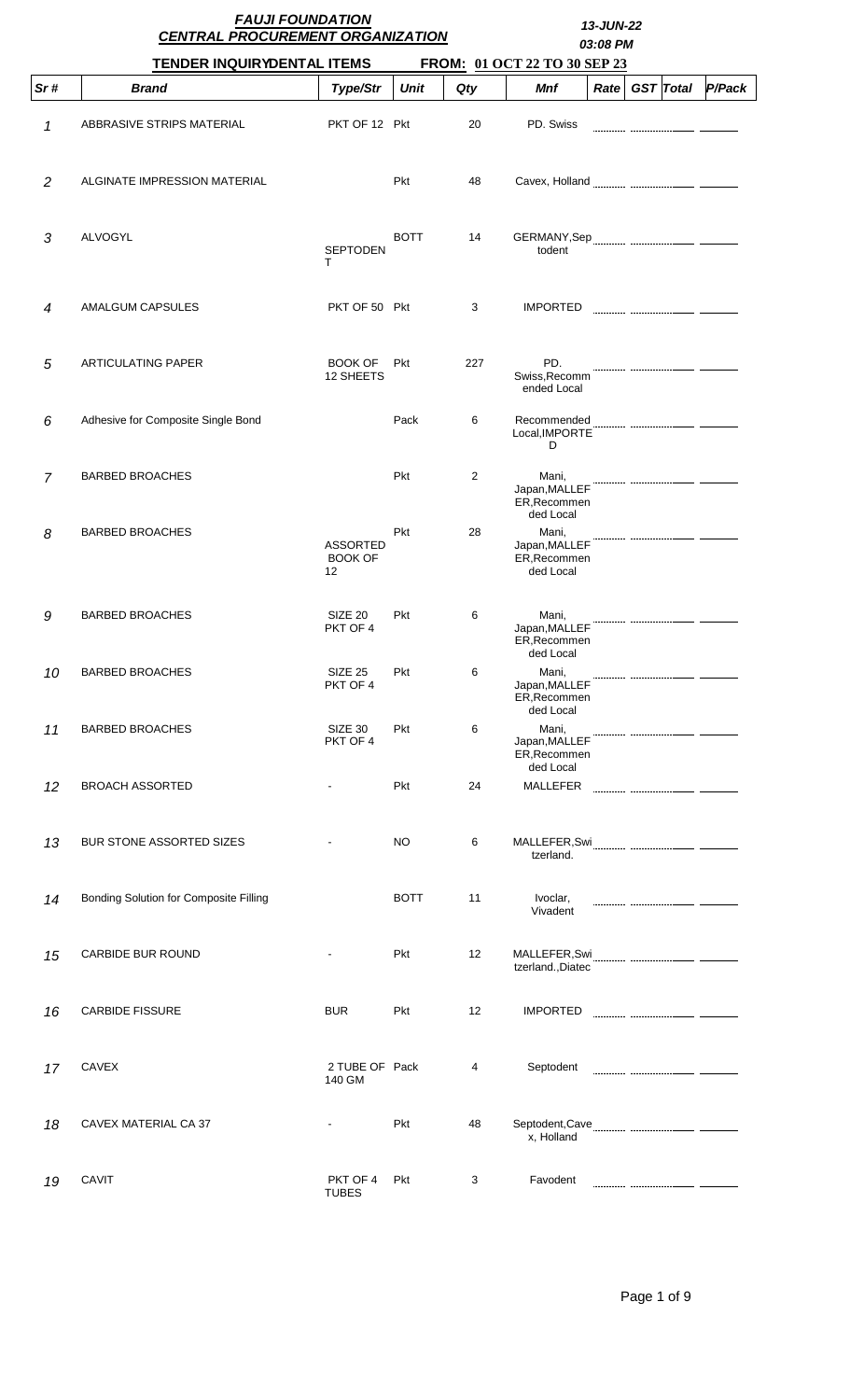|     | <b>TENDER INQUIRYDENTAL ITEMS</b>    |                                   |             | 13-JUN-22<br>03:08 PM<br>FROM: 01 OCT 22 TO 30 SEP 23 |                                                 |      |  |                  |        |  |  |  |  |
|-----|--------------------------------------|-----------------------------------|-------------|-------------------------------------------------------|-------------------------------------------------|------|--|------------------|--------|--|--|--|--|
| Sr# | <b>Brand</b>                         | Type/Str                          | <b>Unit</b> | Qty                                                   | Mnf                                             | Rate |  | <b>GST</b> Total | P/Pack |  |  |  |  |
| 20  | <b>CAVIT</b>                         | <b>PROVIS</b><br>200 GM           | <b>JAR</b>  | 1                                                     | Favodent                                        |      |  |                  |        |  |  |  |  |
| 21  | CAVIT Provis Jar 40 gm               |                                   | <b>JAR</b>  | 56                                                    | ,ESPE<br><b>GERMANY</b>                         |      |  |                  |        |  |  |  |  |
| 22  | <b>CELLULOSE STRIP</b>               |                                   | Pkt         | 9                                                     | <b>VEVEY</b><br>SWITZERLAND                     |      |  |                  |        |  |  |  |  |
| 23  | <b>CLOVE OIL</b>                     | 1 LTR                             | <b>BOTT</b> | 1                                                     | FRANCE, ENGL<br>AND, IMPORTE<br>D               |      |  |                  |        |  |  |  |  |
| 24  | COTTON ROLL FOR DENTAL USE           | 1000'S                            | <b>BOX</b>  | 13                                                    | Recommended<br>Local, China., Ho<br>wards       |      |  |                  |        |  |  |  |  |
| 25  | <b>CRESOPHENE</b>                    | 13 ML                             | <b>BOTT</b> | 10                                                    | Septodent                                       |      |  |                  |        |  |  |  |  |
| 26  | Calcium Hydro Oxide                  | <b>TUBE</b>                       | NO          | 5                                                     | Local                                           |      |  |                  |        |  |  |  |  |
| 27  | Cartridge Needle                     | G27 21MM Pkt<br><b>PKT OF 100</b> |             | 18                                                    | Osaka,<br>Japan, H-Dent,<br>Japan, IMPORT<br>ED |      |  |                  |        |  |  |  |  |
| 28  | Cartridge Needle                     | G27 42MM Pkt<br><b>PKT OF 100</b> |             | 12                                                    | Osaka,<br>Japan, H-Dent,<br>Japan, IMPORT       |      |  |                  |        |  |  |  |  |
| 29  | Cavex Outline Paste Final Impression |                                   | <b>TUBE</b> | 10                                                    | ED<br><b>HOLLAND</b>                            |      |  |                  |        |  |  |  |  |
| 30  | <b>Coaxial Wire</b>                  |                                   | <b>NO</b>   | $\mathbf{1}$                                          | C, American<br>Orthodontics                     |      |  |                  |        |  |  |  |  |
| 31  | <b>Composite Filling Material</b>    |                                   | Pkt         | $\overline{2}$                                        | NT-SWISS                                        |      |  |                  |        |  |  |  |  |
| 32  | Crown Preparation                    |                                   | Kit         | 1                                                     | Local, IMPORTE<br>D                             |      |  |                  |        |  |  |  |  |
| 33  | <b>DENTAL GUAZE</b>                  |                                   | Pkt         | 65                                                    | Local                                           |      |  |                  |        |  |  |  |  |
| 34  | DENTAL NEEDLE D/A LARGE              |                                   | NO          | 18                                                    | <b>OLYMPIA</b><br>JAPAN, H-Dent,<br>Japan       |      |  |                  |        |  |  |  |  |
| 35  | DENTAL NEEDLE D/A LARGE              | 27 G X 1<br>5/8 PKT OF<br>100     | <b>Pkt</b>  | 30                                                    | <b>OLYMPIA</b><br>JAPAN, H-Dent,<br>Japan       |      |  |                  |        |  |  |  |  |
| 36  | DENTAL NEEDLE D/A SMALL              | 21MM/40M<br>M (PKT OF<br>100)     |             | 38                                                    | <b>OLYMPIA</b><br>JAPAN, H-Dent,<br>Japan       |      |  |                  |        |  |  |  |  |
| 37  | DENTAL NEEDLE D/A SMALL              | 27 G X 25<br>MM                   | Pkt         | 30                                                    | <b>OLYMPIA</b><br>JAPAN, H-Dent,<br>Japan       |      |  |                  |        |  |  |  |  |
| 38  | DENTAL POLISHING PASTE               | 45 GM                             | <b>Pkt</b>  | 8                                                     |                                                 |      |  |                  |        |  |  |  |  |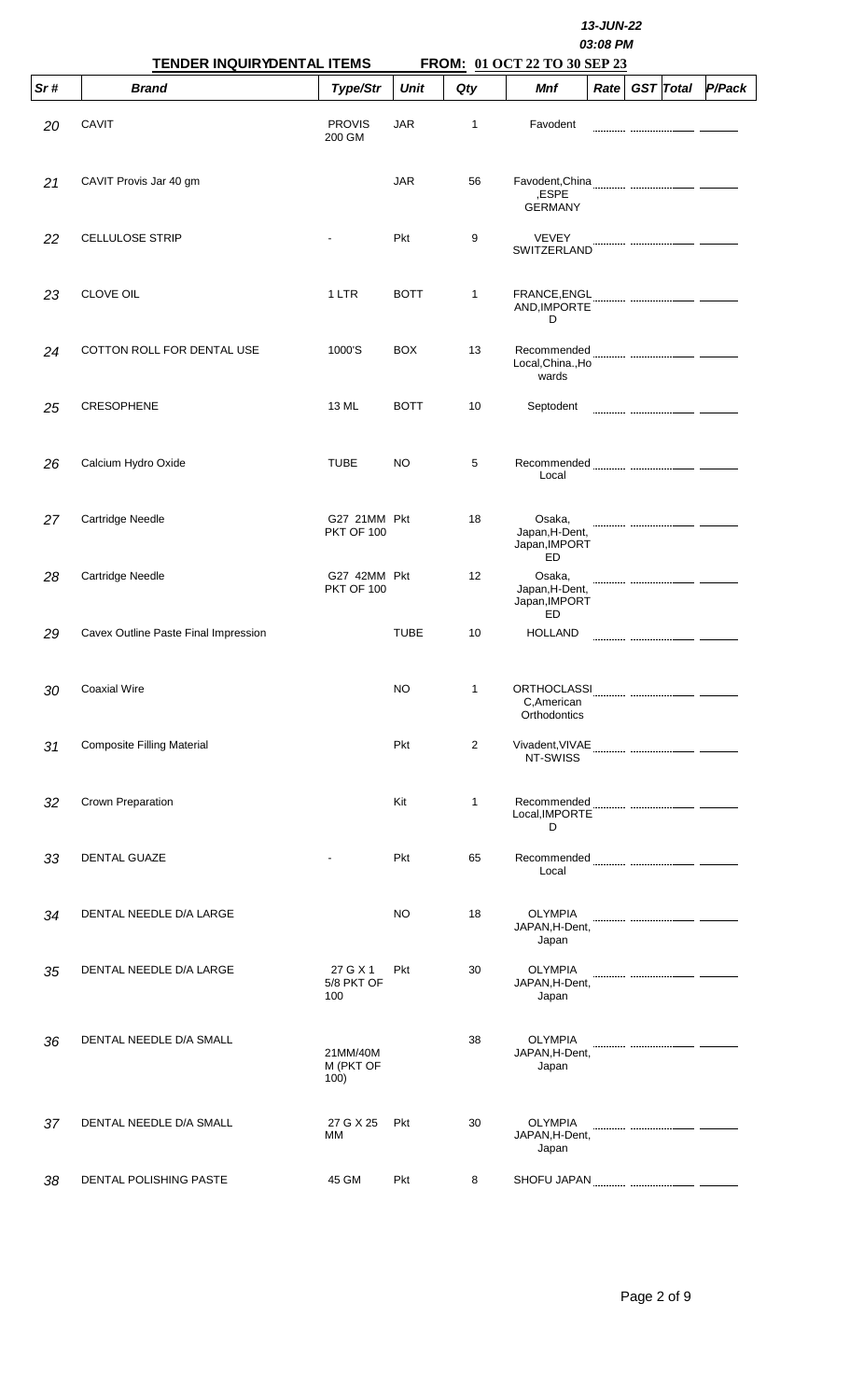|     | TENDER INQUIRYDENTAL ITEMS      |                                                     |             |      | 13-JUN-22<br>03:08 PM                                                                            |      |  |                  |        |
|-----|---------------------------------|-----------------------------------------------------|-------------|------|--------------------------------------------------------------------------------------------------|------|--|------------------|--------|
| Sr# | <b>Brand</b>                    | Type/Str                                            | <b>Unit</b> | Qty  | FROM: 01 OCT 22 TO 30 SEP 23<br><b>Mnf</b>                                                       | Rate |  | <b>GST</b> Total | P/Pack |
| 39  | DENTAL X-RAY FILM SIZE 3 * 4 CM | <b>BOX OF</b><br>150                                | Pkt         | 28   | <b>AGFA</b>                                                                                      |      |  |                  |        |
| 40  | <b>DETARTIN PASTE</b>           |                                                     | <b>Pkt</b>  | 22   | Septodent                                                                                        |      |  |                  |        |
| 41  | <b>DIAMOND BUR</b>              | 4 MM                                                | NO          | 200  | Mani,<br>Japan, NSK,<br>JAPAN, SHOFU<br>JAPAN,FG                                                 |      |  |                  |        |
| 42  | <b>DIAMOND BUR</b>              | <b>ROUND</b>                                        | NO          | 50   | Fava, Brazil<br>Mani,<br>Japan, NSK,<br>JAPAN, SHOFU<br>JAPAN,FG                                 |      |  |                  |        |
| 43  | <b>DIAMOND BUR</b>              | STRAIGHT NO<br><b>TAPPERIN</b><br>G                 |             | 6    | Fava, Brazil<br>Mani,<br>Japan, NSK,<br>JAPAN, SHOFU<br>JAPAN,FG<br>Fava, Brazil                 |      |  |                  |        |
| 44  | DIAMOND BUR CONE SHAPED         |                                                     | NO          | 33   | Mani,<br>Japan, SHOFU<br><b>JAPAN</b>                                                            |      |  |                  |        |
| 45  | DIAMOND BUR FLAT FISSURE        |                                                     | NO          | 21   | Korea Pharma<br>Co.<br>Ltd., ROCHE                                                               |      |  |                  |        |
| 46  | DIAMOND BUR INVERTED            | INVERTED Pkt<br><b>CONE PKT</b><br>OF <sub>3</sub>  |             | 29   | Mani,<br>Japan, Universal                                                                        |      |  |                  |        |
| 47  | DIAMOND BUR INVERTED (Assorted) |                                                     | NO          | 120  | Mani,<br>Japan, SHOFU<br><b>JAPAN</b>                                                            |      |  |                  |        |
| 48  | DIAMOND BUR ROUND               | PKT OF 3                                            | Pkt         | 167  | Fava, Brazil                                                                                     |      |  |                  |        |
| 49  | DIAMOND BUR STRAIGHT FISSURE    |                                                     | <b>NO</b>   | 77   | Mani,<br>Japan, SHOFU<br><b>JAPAN</b>                                                            |      |  |                  |        |
| 50  | DIAMOND BUR STRAIGHT FISSURE    | PKT OF 3<br><b>BURRS</b>                            | Pkt         | 60   | Mani,<br>Japan, SHOFU<br><b>JAPAN</b>                                                            |      |  |                  |        |
| 51  | DIAMOND BUR TAPERING FISSURE    | PKT OF 3<br><b>BURRS</b>                            | Pkt         | 280  | Mani,<br>Japan, SHOFU<br><b>JAPAN</b>                                                            |      |  |                  |        |
| 52  | <b>DISPOSABLE CUPS/GLASS</b>    |                                                     | <b>NO</b>   | 3000 | Recommended <b>Management Commentary (Recommended</b><br>Local                                   |      |  |                  |        |
| 53  | <b>DISPOSABLE CUPS/GLASS</b>    | PKT OF<br>100                                       | <b>Pkt</b>  | 40   | Local                                                                                            |      |  |                  |        |
| 54  | DISPOSABLE GLASS TUMBLER PAPER  |                                                     | <b>NO</b>   | 4100 | Local                                                                                            |      |  |                  |        |
| 55  | <b>DISPOSABLE GLOVES</b>        | LARGE,<br><b>PKT OF 100</b>                         | Pkt         | 36   | Top,<br>Japan, China, To<br>p,<br>Malaysia, Reco<br>mmended<br>Local, Comfort,                   |      |  |                  |        |
| 56  | <b>DISPOSABLE GLOVES</b>        | SMALL<br><b>FOR</b><br>DENTAL,<br><b>PKT OF 100</b> | Pkt         | 53   | China<br>Top,<br>Japan, China, To<br>p,<br>Malaysia, Reco<br>mmended<br>Local, Comfort,<br>China |      |  |                  |        |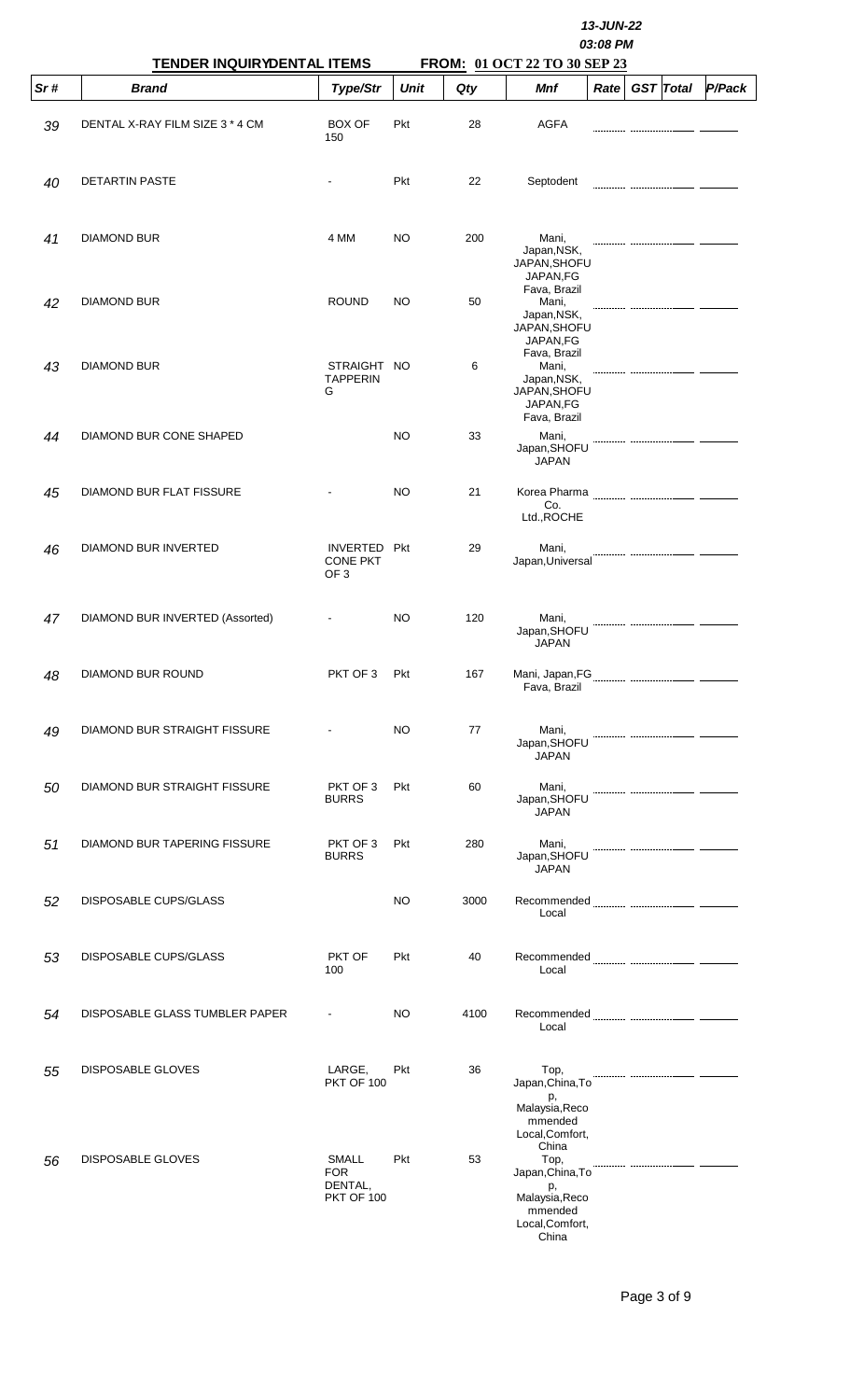|     | TENDER INQUIRYDENTAL ITEMS     |                             | 13-JUN-22<br>03:08 PM<br>FROM: 01 OCT 22 TO 30 SEP 23 |                |                                                  |      |  |                  |        |  |  |  |
|-----|--------------------------------|-----------------------------|-------------------------------------------------------|----------------|--------------------------------------------------|------|--|------------------|--------|--|--|--|
| Sr# | <b>Brand</b>                   | Type/Str                    | <b>Unit</b>                                           | Qty            | Mnf                                              | Rate |  | <b>GST</b> Total | P/Pack |  |  |  |
| 57  | DISPOSABLE MOUTH MASK          | PKT OF 50 Pkt               |                                                       | 352            | Recommended<br>Local, FG Fava,<br>Brazil, Tiawan |      |  |                  |        |  |  |  |
| 58  | DYCAL (COAH)                   |                             | Pkt                                                   | 12             |                                                  |      |  |                  |        |  |  |  |
| 59  | Disposable Surg Gown (Dental)  |                             | Pack                                                  | 240            | Recommended<br>Local, IMPORTE<br>D               |      |  |                  |        |  |  |  |
| 60  | EDTA (Dental)                  |                             | Pack                                                  | $\mathbf{1}$   | 3M, USA                                          |      |  |                  |        |  |  |  |
| 61  | <b>ENDOMETHASONE</b>           | <b>LIQ 30 ML</b>            | <b>BOTT</b>                                           | 11             | Septodent                                        |      |  |                  |        |  |  |  |
| 62  | <b>ENDOMETHASONE</b>           | <b>POWDER</b><br>14 GM      | <b>BOTT</b>                                           | 17             | Septodent                                        |      |  |                  |        |  |  |  |
| 63  | <b>ENDOMETHASONE</b>           | SOL 10 ML BOTT              |                                                       | 5              | Septodent                                        |      |  |                  |        |  |  |  |
| 64  | ETCHANT 3M                     | 3 GM                        | Pack                                                  | 15             | USA, SWISS                                       |      |  |                  |        |  |  |  |
| 65  | ETCHANT 3M                     | SOL                         | <b>TUBE</b>                                           | $\overline{7}$ | USA, SWISS                                       |      |  |                  |        |  |  |  |
| 66  | ETHYL CHORIDE SPRAY            |                             | <b>BOTT</b>                                           | 4              | Recommended<br>Local                             |      |  |                  |        |  |  |  |
| 67  | <b>EUGENOL</b>                 | <b>LIQ 30 ML</b>            | <b>BOTT</b>                                           | 14             | Local, FRANCE,<br><b>KEMDENT</b>                 |      |  |                  |        |  |  |  |
| 68  | <b>FLUCAL SOLUTION</b>         | SOL                         | <b>BOTT</b>                                           | 3              | <b>ENGLAND</b><br>Septodent                      |      |  |                  |        |  |  |  |
| 69  | <b>FLUCOL GEL</b>              |                             | <b>TUBE</b>                                           | 3              | Septodent                                        |      |  |                  |        |  |  |  |
| 70  | <b>FORMACRESOL</b>             |                             | <b>BOTT</b>                                           | $\overline{2}$ | Fava, Brazil                                     |      |  |                  |        |  |  |  |
| 71  | <b>G P POINT</b>               | $15 - 40$                   | Pkt of 12                                             | 231            | <b>GAPA</b><br>DENT, DIADEN<br><b>T KOREA</b>    |      |  |                  |        |  |  |  |
| 72  | <b>G P POINT</b>               | 45-80                       | Pkt of 12                                             | 170            | <b>GAPA</b><br>DENT, DIADEN<br><b>T KOREA</b>    |      |  |                  |        |  |  |  |
| 73  | <b>GLASS INOMER LIQ/POWDER</b> | TYPE 1,<br>15/10 GM         | <b>Pkt</b>                                            | 70             | Japan, Septoden<br>t                             |      |  |                  |        |  |  |  |
| 74  | <b>GLASS INOMER LIQ/POWDER</b> | TYPE 1, 35 Pkt<br>GМ        |                                                       | 4              | Japan, Septoden<br>$\mathsf{t}$                  |      |  |                  |        |  |  |  |
| 75  | <b>GLASS INOMER LIQ/POWDER</b> | <b>TYPE 2, 15 Pkt</b><br>GM |                                                       | 41             | Japan, Septoden<br>t                             |      |  |                  |        |  |  |  |
| 76  | <b>GLASS INOMER LIQ/POWDER</b> | TYPE 2.<br>15/10 GM         | Pkt                                                   | 125            | Japan, Septoden<br>t                             |      |  |                  |        |  |  |  |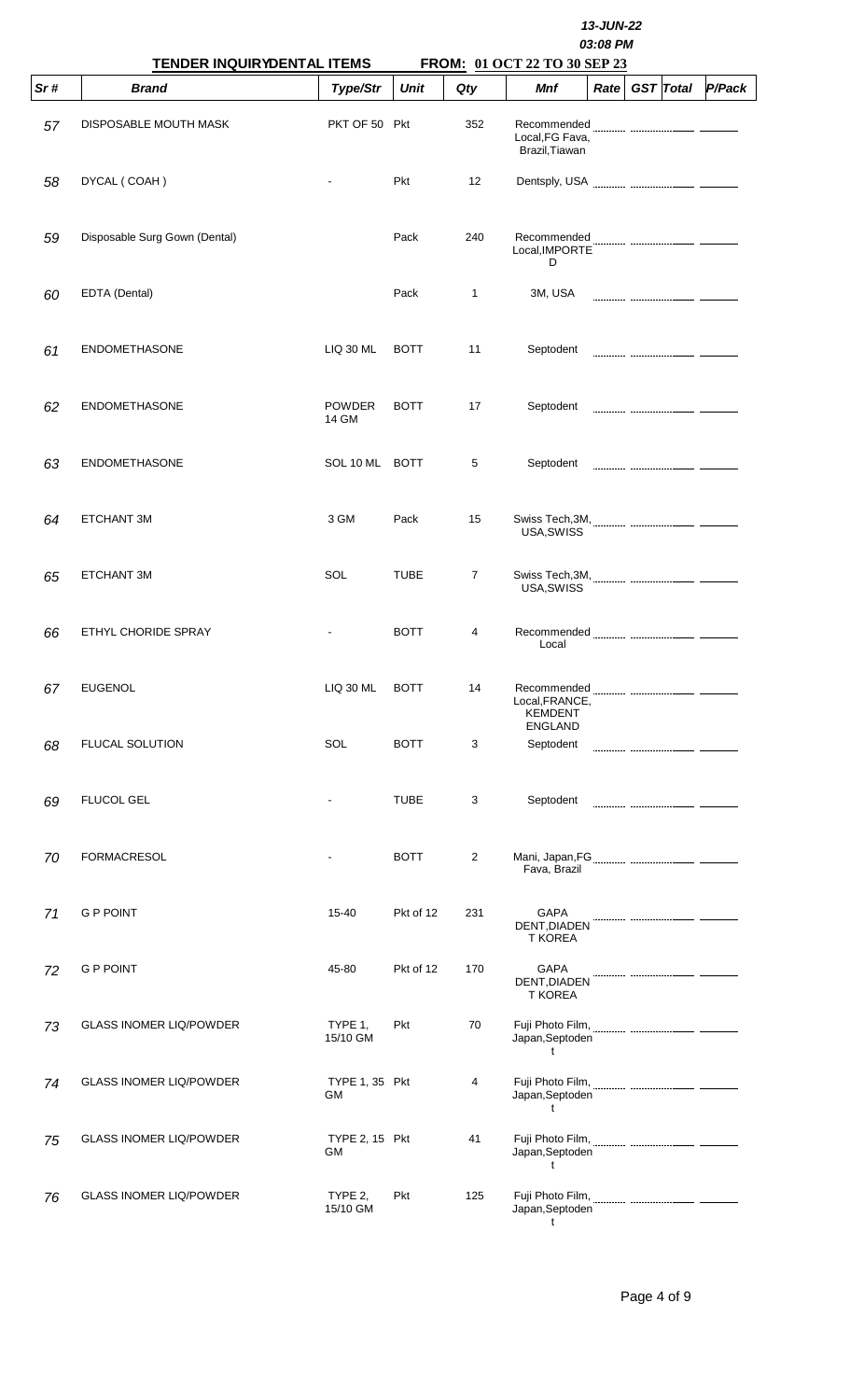|     | <b>TENDER INQUIRYDENTAL ITEMS</b> |                                                            | 13-JUN-22<br>03:08 PM<br>FROM: 01 OCT 22 TO 30 SEP 23 |                |                                                       |      |  |                  |        |  |  |  |
|-----|-----------------------------------|------------------------------------------------------------|-------------------------------------------------------|----------------|-------------------------------------------------------|------|--|------------------|--------|--|--|--|
| Sr# | <b>Brand</b>                      | Type/Str                                                   | <b>Unit</b>                                           | Qty            | Mnf                                                   | Rate |  | <b>GST</b> Total | P/Pack |  |  |  |
| 77  | <b>GLASS INOMER TYPE</b>          | <b>GC GOLD</b><br>LABEL<br><b>LUTING</b><br><b>FISSURE</b> | Pkt                                                   | 30             | Fuji                                                  |      |  |                  |        |  |  |  |
| 78  | <b>GP Point for Protaper</b>      |                                                            | Pack                                                  | 24             | <b>GAPA DENT</b>                                      |      |  |                  |        |  |  |  |
| 79  | <b>GP Solvent</b>                 |                                                            | Pack                                                  | 1              | <b>Bio Dinamica</b><br><b>Brazil</b>                  |      |  |                  |        |  |  |  |
| 80  | <b>H-FILES</b>                    | (NITI) 15-<br>50                                           | Pack                                                  | 30             | Mani,<br>Japan, ROCHE                                 |      |  |                  |        |  |  |  |
| 81  | <b>H-FILES</b>                    | (NITI) 45-<br>80                                           | Pack                                                  | 5              | Mani,<br>Japan, ROCHE                                 |      |  |                  |        |  |  |  |
| 82  | <b>H-FILES</b>                    | 15-40 (25<br>MM)                                           | Pkt                                                   | 24             | Mani,<br>Japan, ROCHE                                 |      |  |                  |        |  |  |  |
| 83  | <b>H-FILES</b>                    | 15-40 PKT<br>OF <sub>6</sub>                               | Pkt                                                   | 140            | Mani,<br>Japan, ROCHE                                 |      |  |                  |        |  |  |  |
| 84  | <b>H-FILES</b>                    | 45-80 PKT<br>OF <sub>6</sub>                               | Pkt                                                   | 110            | Mani,<br>Japan, ROCHE                                 |      |  |                  |        |  |  |  |
| 85  | <b>HARD PLASTER</b>               |                                                            | kg                                                    | 152            | ded<br>Local, IMPORTE                                 |      |  |                  |        |  |  |  |
| 86  | <b>HEMOSTAT</b>                   |                                                            | Pack                                                  | $\overline{2}$ | D<br>Curamedical,<br>Netherlands, Gel<br>ita Medical, |      |  |                  |        |  |  |  |
| 87  | <b>IMPRESSION MATERIAL</b>        | <b>CHROMOP</b><br>AN                                       | <b>Pkt</b>                                            | 8              | Netherlands<br>Cavex, Holland                         |      |  |                  |        |  |  |  |
| 88  | <b>IMPRESSION MATERIAL CA 37</b>  |                                                            | Pkt                                                   | 30             | Cavex,<br>Holland, IMPOR                              |      |  |                  |        |  |  |  |
| 89  | <b>IMPRESSION TRAY METALLIC</b>   | BOX OF 6                                                   | <b>BOX</b>                                            | $\overline{7}$ | <b>TED</b><br>Local                                   |      |  |                  |        |  |  |  |
| 90  | <b>K-FILES 15-40</b>              | 25 MM                                                      | <b>Pkt</b>                                            | 44             | Mani,<br>Japan, SEVENI<br><b>SKA</b>                  |      |  |                  |        |  |  |  |
| 91  | <b>K-FILES 15-40</b>              | PKT OF 6                                                   | Pkt                                                   | 189            | Mani,<br>Japan, SEVENI<br><b>SKA</b>                  |      |  |                  |        |  |  |  |
| 92  | <b>K-FILES 45-80</b>              | PKT OF 6                                                   | <b>Pkt</b>                                            | 108            | Mani, Japan <b>Mani, Mani, Mani, Mani, Japan</b>      |      |  |                  |        |  |  |  |
| 93  | <b>LIDOCAINE</b>                  | SPRAY 10 BOTT<br>%                                         |                                                       | $\overline{7}$ | <b>ESPE</b><br>GERMANY, Rec<br>ommended               |      |  |                  |        |  |  |  |
| 94  | LIGHT CURE COMPOSITE 3M           | 1 X 4 TUBE Pack                                            |                                                       | 3              | Local<br>3M, USA                                      |      |  |                  |        |  |  |  |
| 95  | LIGHT CURE COMPOSITE 3M           | <b>FILLING</b>                                             | Kit                                                   | 8              | 3M, USA                                               |      |  |                  |        |  |  |  |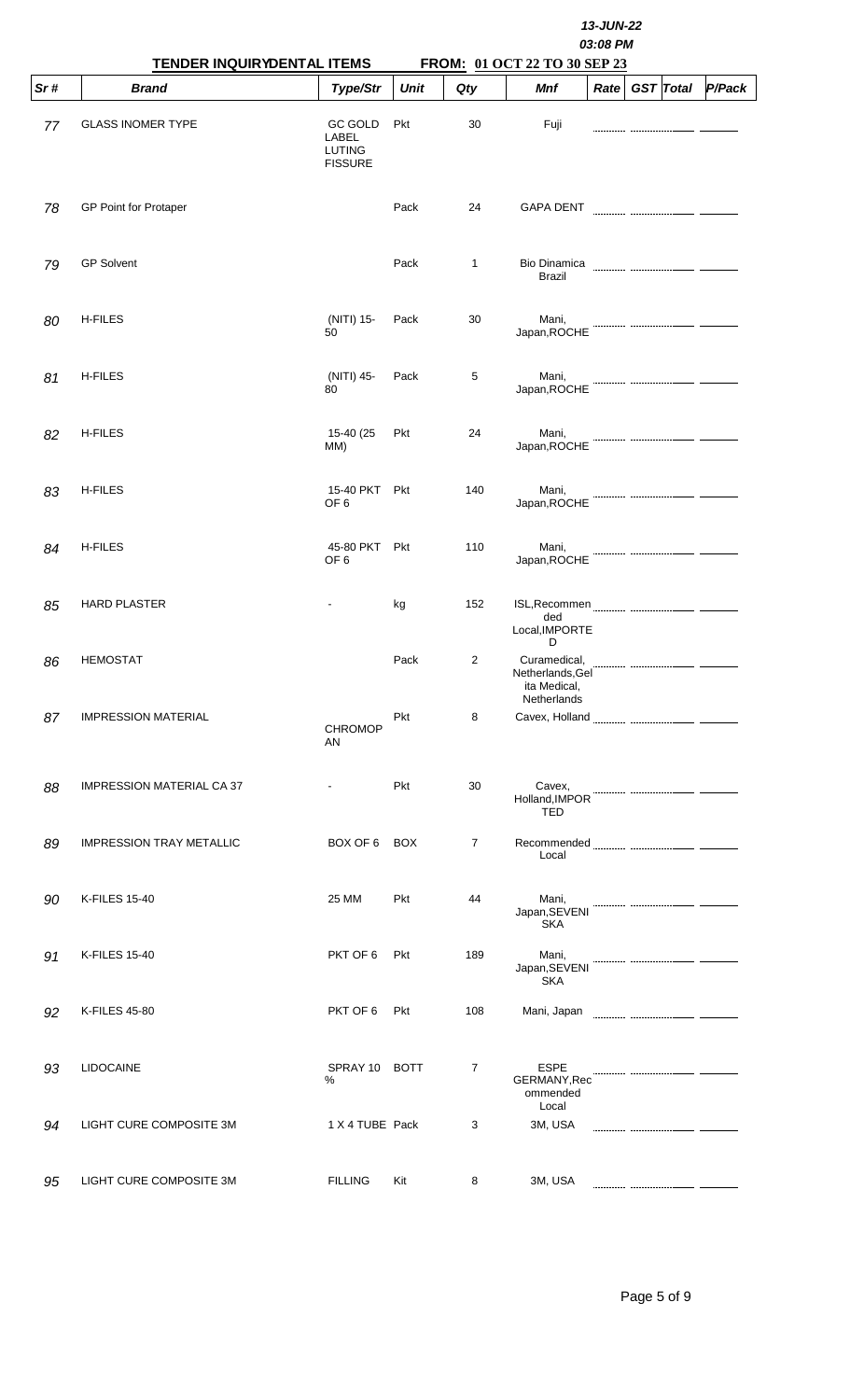|      | TENDER INQUIRYDENTAL ITEMS  |                                          |             |     |                                                   |      |  |                  |        |
|------|-----------------------------|------------------------------------------|-------------|-----|---------------------------------------------------|------|--|------------------|--------|
| Sr#  | <b>Brand</b>                | Type/Str                                 | <b>Unit</b> | Qty | FROM: 01 OCT 22 TO 30 SEP 23<br>Mnf               | Rate |  | <b>GST</b> Total | P/Pack |
| 96   | LIGHT CURE FILLING MATERIAL | 4 GM                                     | Pkt         | 2   | Vivadent                                          |      |  |                  |        |
| 97   | LIGNOCAINE CARTIDGE         | WITH 2%<br>ADRENALI<br><b>NE</b>         | Tin         | 175 | HOUNS, GLAX<br>OWELLCOME<br><b>PAKISTAN LTD</b>   |      |  |                  |        |
| 98   | <b>MATRIX BAND</b>          | $\blacksquare$                           | Pkt         | 13  | <b>IVORY</b>                                      |      |  |                  |        |
| 99   | <b>MEDICAINE</b>            | INJ<br>CARTIDGE<br>WITH 2%<br><b>ADR</b> | Tin         | 24  | Medicaids<br>Korea                                |      |  |                  |        |
| 100  | <b>MEDICAINE</b>            | INJ TIN OF<br>50                         | Tin         | 120 | Medicaids<br>Korea                                |      |  |                  |        |
| 101  | MERCURY FOR DENTAL FILLING  | 250 GM                                   | <b>BOTT</b> | 4   | t                                                 |      |  |                  |        |
| 102  | <b>MOULDING WAX</b>         |                                          | <b>BOX</b>  | 6   |                                                   |      |  |                  |        |
| 103  | <b>MOULDING WAX</b>         | 100 GRAM Pack                            |             | 27  |                                                   |      |  |                  |        |
| 104  | MOUTH MIRROR TOPS           | PKT OF 12 Pkt                            |             | 60  | ommended<br>Local                                 |      |  |                  |        |
| 105  | <b>Molar Bands</b>          |                                          | <b>NO</b>   | 80  | Recommended<br>Local, IMPORTE<br>D                |      |  |                  |        |
| 106  | <b>NAPKIN DENTAL</b>        | <b>DISP PKT</b><br>OF 100                | Pkt         | 4   | Recommended<br>Local, IMPORTE<br>D                |      |  |                  |        |
| 107. | <b>NAPKIN DENTAL</b>        | PKT OF<br>125                            | Pkt         | 16  | Recommended<br>Local, IMPORTE<br>D                |      |  |                  |        |
| 108  | <b>NAPKIN DENTAL</b>        | PKT OF<br>500                            | Pkt         | 46  | Recommended<br>Local, IMPORTE<br>D                |      |  |                  |        |
| 109  | <b>NITI Wire</b>            | 014 U/L                                  | NO          | 40  | <b>ORTHOCLASSI</b><br>C, American<br>Orthodontics |      |  |                  |        |
| 110  | <b>NITI Wire</b>            | 017 X 025<br>U/L                         | NO          | 40  | ORTHOCLASSI<br>C, American<br>Orthodontics        |      |  |                  |        |
| 111  | <b>NITI Wire</b>            | 018 U/L                                  | NO          | 80  | C, American<br>Orthodontics                       |      |  |                  |        |
| 112  | <b>NITI Wire</b>            | <b>RCS 018</b><br>U/L                    | NO          | 20  | <b>ORTHOCLASSI</b><br>C, American<br>Orthodontics |      |  |                  |        |
| 113  | O-Ring                      | (MULTI<br>COLOR)                         | Pack        | 4   | <b>ORTHOCLASSI</b><br>С                           |      |  |                  |        |
|      | 114 O-Ring                  | (TRANSPA<br>RENT)                        | Pack        | 2   | С                                                 |      |  |                  |        |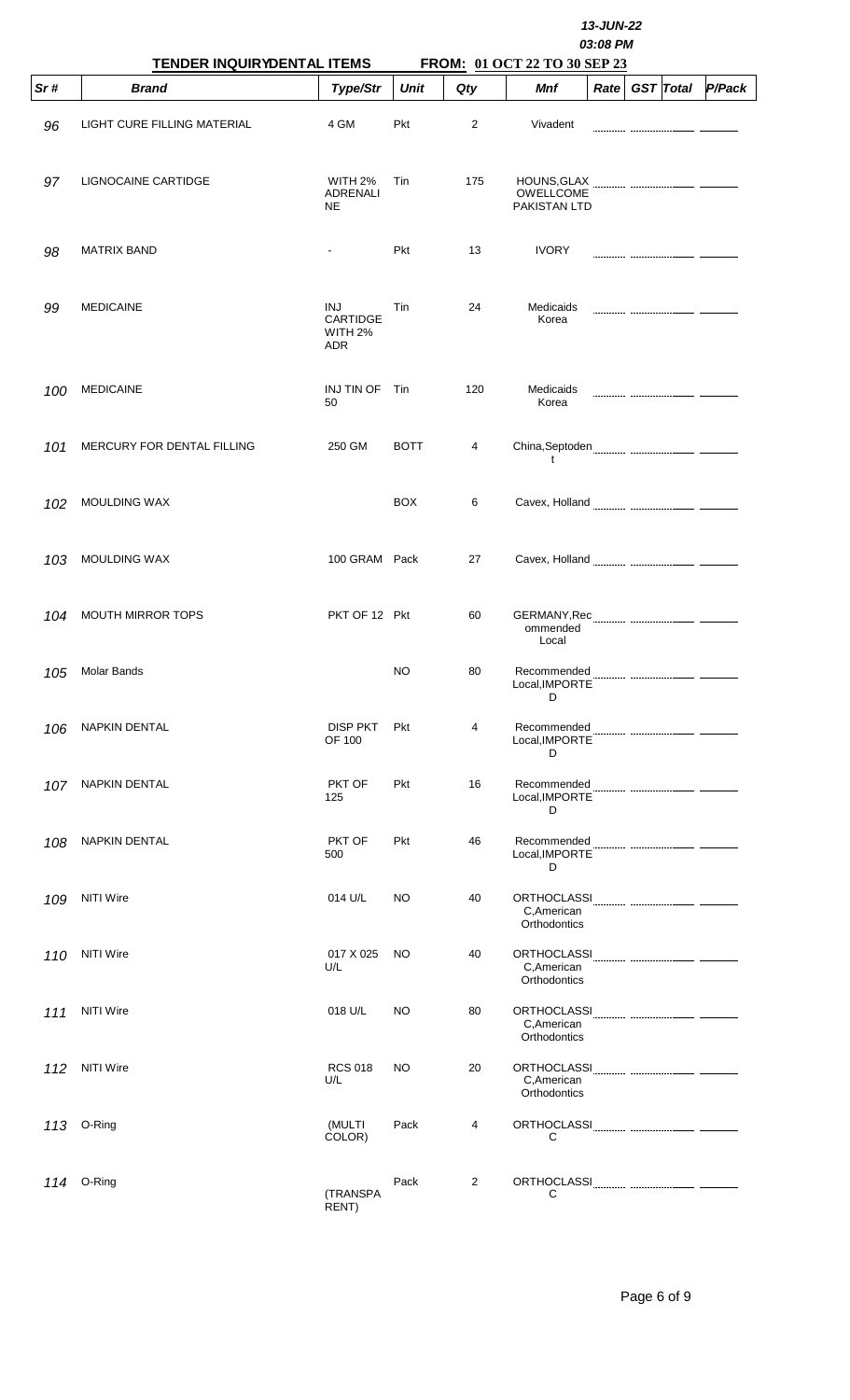|     | TENDER INQUIRYDENTAL ITEMS     |                                            | 13-JUN-22<br>03:08 PM<br>FROM: 01 OCT 22 TO 30 SEP 23 |              |                                                             |                   |  |                  |        |  |  |
|-----|--------------------------------|--------------------------------------------|-------------------------------------------------------|--------------|-------------------------------------------------------------|-------------------|--|------------------|--------|--|--|
| Sr# | <b>Brand</b>                   | Type/Str                                   | <b>Unit</b>                                           | Qty          | <b>Mnf</b>                                                  | Rate <sub>1</sub> |  | <b>GST</b> Total | P/Pack |  |  |
| 115 | Ortho Wax                      |                                            | NO                                                    | 24           | Recommended<br>Local, IMPORTE<br>D                          |                   |  |                  |        |  |  |
| 116 | PAPER POINT                    | 45-80<br>(PKT OF<br>200)                   | Pkt                                                   | 43           | <b>GAPA</b><br>DENT, DIADEN<br><b>T KOREA</b>               |                   |  |                  |        |  |  |
| 117 | PAPER POINT                    | 15-40 (PKT Pkt<br>OF 200)                  |                                                       | 260          | <b>GAPA</b><br>DENT, DIADEN<br><b>T KOREA</b>               |                   |  |                  |        |  |  |
| 118 | PASTE FILLER - ROOT CANAL      |                                            | EA                                                    | $\mathbf{1}$ | <b>SVENISKA</b><br><b>SWEEDEN</b>                           |                   |  |                  |        |  |  |
| 119 | POLISHING SET FOR COMPOSIT KIT |                                            |                                                       | 3            |                                                             |                   |  |                  |        |  |  |
| 120 | <b>PROVIS</b>                  | JAR 40 GM BOTT                             |                                                       | 12           |                                                             |                   |  |                  |        |  |  |
| 121 | Plastic Impression Tray        |                                            | <b>SET</b>                                            | 6            | nded Local                                                  |                   |  |                  |        |  |  |
| 122 | Polishing Brush for Teeth      |                                            | NO                                                    | 514          | Recommended<br>Local, IMPORTE<br>D                          |                   |  |                  |        |  |  |
| 123 | Power Cahin                    |                                            | NO                                                    | 2            | С                                                           |                   |  |                  |        |  |  |
| 124 | Protaper File                  |                                            | Pack                                                  | 24           | Mani, Japan                                                 |                   |  |                  |        |  |  |
| 125 | <b>Putty Set</b>               | 2 JAR<br>WITH <sub>2</sub><br><b>TUBES</b> | <b>SET</b>                                            | 3            |                                                             |                   |  |                  |        |  |  |
| 126 | ROOT CANAL FILE                | 15-40 21<br>МM                             | Pkt                                                   | 24           | Mani,<br>Japan, ROCHE,<br><b>SVENISKA</b><br><b>SWEEDEN</b> |                   |  |                  |        |  |  |
| 127 | ROOT CANAL FILE                | H FILE 15- Pkt<br>40 (PKT OF<br>6)         |                                                       | 6            | Mani,<br>Japan, ROCHE,<br><b>SVENISKA</b><br><b>SWEEDEN</b> |                   |  |                  |        |  |  |
| 128 | ROOT CANAL FILE                | K-FILE 15- Pkt<br>40                       |                                                       | 30           | Mani,<br>Japan, ROCHE,<br><b>SVENISKA</b><br>SWEEDEN        |                   |  |                  |        |  |  |
| 129 | Retainer/Partail Denture Boxes |                                            | Pack                                                  | 15           | Recommended<br>Local, IMPORTE<br>D                          |                   |  |                  |        |  |  |
| 130 | Root Canal Spreader            | $15 - 40$                                  | Pkt                                                   | 19           | Mani,<br>Japan, SEVENI<br>SKA, Recomme<br>nded Local        |                   |  |                  |        |  |  |
| 131 | S/S Brakets                    |                                            | NO                                                    | 20           | С                                                           |                   |  |                  |        |  |  |
| 132 | S/S Wires                      | 016 U/L                                    | NO                                                    | 40           | С                                                           |                   |  |                  |        |  |  |
| 133 | SALIVA TIP EJECTOR             | PKT OF<br>100                              | Pkt                                                   | 42           | RTED, Medicom<br>, USA                                      |                   |  |                  |        |  |  |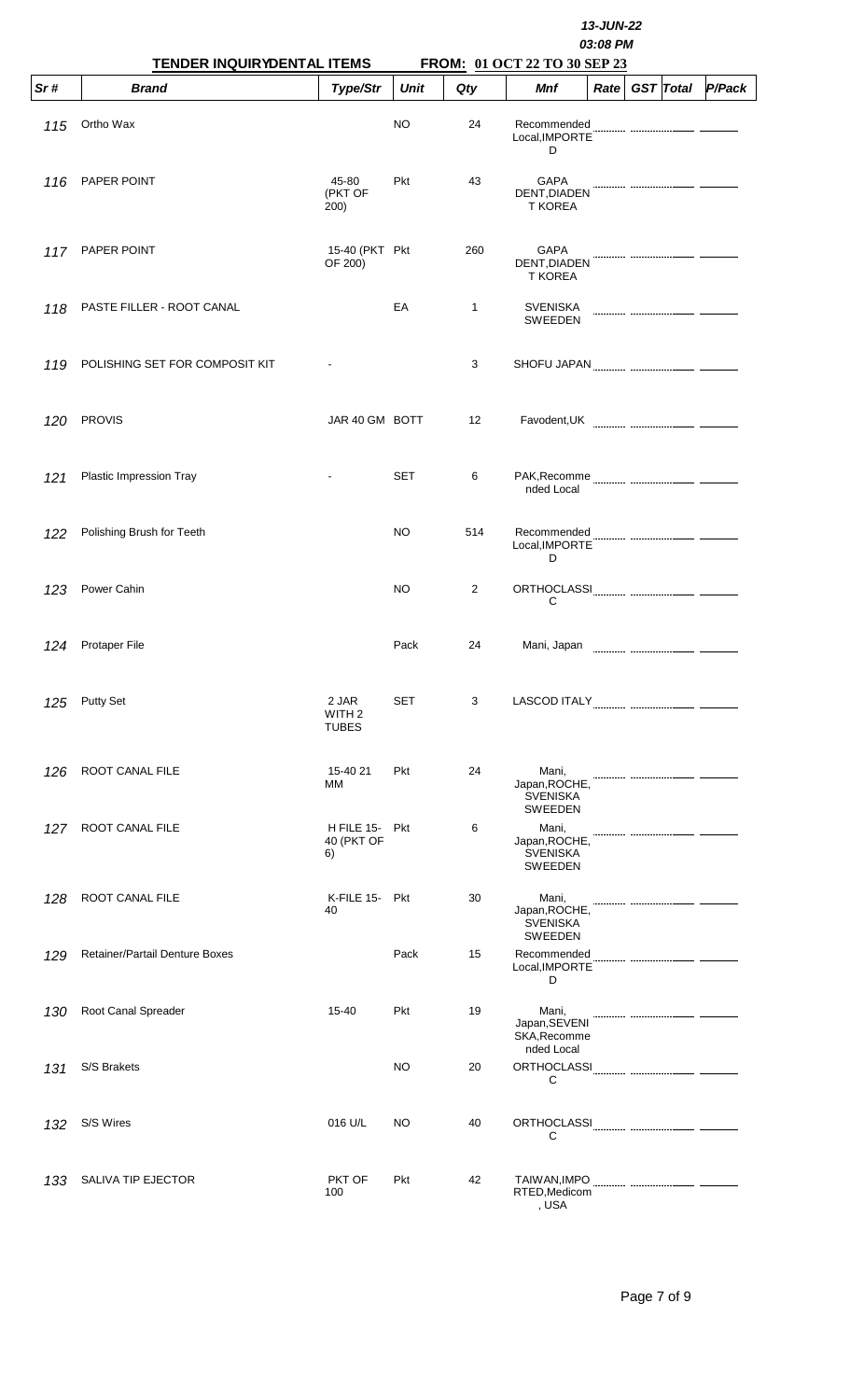|     | TENDER INQUIRYDENTAL ITEMS      |                                 | 13-JUN-22<br>03:08 PM<br>FROM: 01 OCT 22 TO 30 SEP 23 |                |                                                                      |      |  |                  |        |  |  |  |
|-----|---------------------------------|---------------------------------|-------------------------------------------------------|----------------|----------------------------------------------------------------------|------|--|------------------|--------|--|--|--|
| Sr# | <b>Brand</b>                    | Type/Str                        | <b>Unit</b>                                           | Qty            | Mnf                                                                  | Rate |  | <b>GST</b> Total | P/Pack |  |  |  |
| 134 | SCREW POST SET - GOLD PLATED    |                                 | Pkt                                                   | 2              | <b>SVENISKA</b><br><b>SWEEDEN</b>                                    |      |  |                  |        |  |  |  |
| 135 | <b>SEALAPEX</b>                 |                                 | Pkt                                                   | 10             | Recommended<br>Local.IMPORTE<br>D                                    |      |  |                  |        |  |  |  |
| 136 | <b>SELF CURE</b>                | LIQ 250 ML BOTT                 |                                                       | 6              | Local                                                                |      |  |                  |        |  |  |  |
| 137 | <b>SELF CURE</b>                | <b>POWDER</b><br>100O GM        | Pkt                                                   | 6              | Recommended<br>Local                                                 |      |  |                  |        |  |  |  |
| 138 | SILVER ALLOY                    | 30 GM                           | <b>BOTT</b>                                           | 14             | EN, JAPAN                                                            |      |  |                  |        |  |  |  |
| 139 | SILVER ALLOY                    | 50 GM                           | <b>BOTT</b>                                           | $\mathbf{1}$   | EN, JAPAN                                                            |      |  |                  |        |  |  |  |
| 140 | SOFT PLASTER                    |                                 | kg                                                    | 74             | Local                                                                |      |  |                  |        |  |  |  |
| 141 | SPONGESTON PACK                 | PACK OF<br>10                   | Pkt                                                   | 2              | <b>IMPORTED</b>                                                      |      |  |                  |        |  |  |  |
| 142 | <b>STERIA SPRAY</b>             | SPRAY 500 Can<br>ML             |                                                       | 2              | Favodent                                                             |      |  |                  |        |  |  |  |
| 143 | Separators                      |                                 | NO                                                    | 1              | Recommended<br>Local, IMPORTE<br>D                                   |      |  |                  |        |  |  |  |
| 144 | <b>Sterilization Pouchs</b>     |                                 | <b>BOX</b>                                            | 114            | Recommended<br>Local, IMPORTE<br>D                                   |      |  |                  |        |  |  |  |
| 145 | <b>Sterilization Pouchs</b>     | (FOR<br><b>INSTRUME</b><br>NTS) | NO                                                    | 2432           | Recommended<br>Local, IMPORTE<br>D                                   |      |  |                  |        |  |  |  |
| 146 | <b>Sterilization Pouchs</b>     | 3.5" X 9"                       | Pkt                                                   | 73             | Recommended<br>Local, IMPORTE<br>D                                   |      |  |                  |        |  |  |  |
| 147 | <b>Sterilization Pouchs</b>     | 5 1/4" X 10" BOX                |                                                       | 26             | Recommended<br>Local, IMPORTE<br>D                                   |      |  |                  |        |  |  |  |
| 148 | Suction Tip D/A                 | PKT OF<br>100                   | Pkt                                                   | 32             | <b>IMPORTED</b>                                                      |      |  |                  |        |  |  |  |
| 149 | T-SR Tooth Stain Removal        | 30 ML                           | <b>BOTT</b>                                           | 2              | Kemdent,<br>UK,Septodent                                             |      |  |                  |        |  |  |  |
| 150 | <b>TISSUE PAPER</b>             | PKT OF<br>100                   | Pkt                                                   | 20             | Recommended<br>Local                                                 |      |  |                  |        |  |  |  |
| 151 | Terbine Oil Spray               |                                 | <b>BOTT</b>                                           | 4              | ended Local                                                          |      |  |                  |        |  |  |  |
| 152 | <b>Tricresol Formalina</b>      |                                 | <b>BOTT</b>                                           | $\overline{7}$ | PD. Swiss, Bio<br>Dinamica Brazil                                    |      |  |                  |        |  |  |  |
| 153 | VALCONIDE BUR ASSORTED FOR STHP |                                 | NO                                                    | 3              | P.D Bur<br>Switzerland, GL<br><b>AXOWELLCOM</b><br>E PAKISTAN<br>חדו |      |  |                  |        |  |  |  |